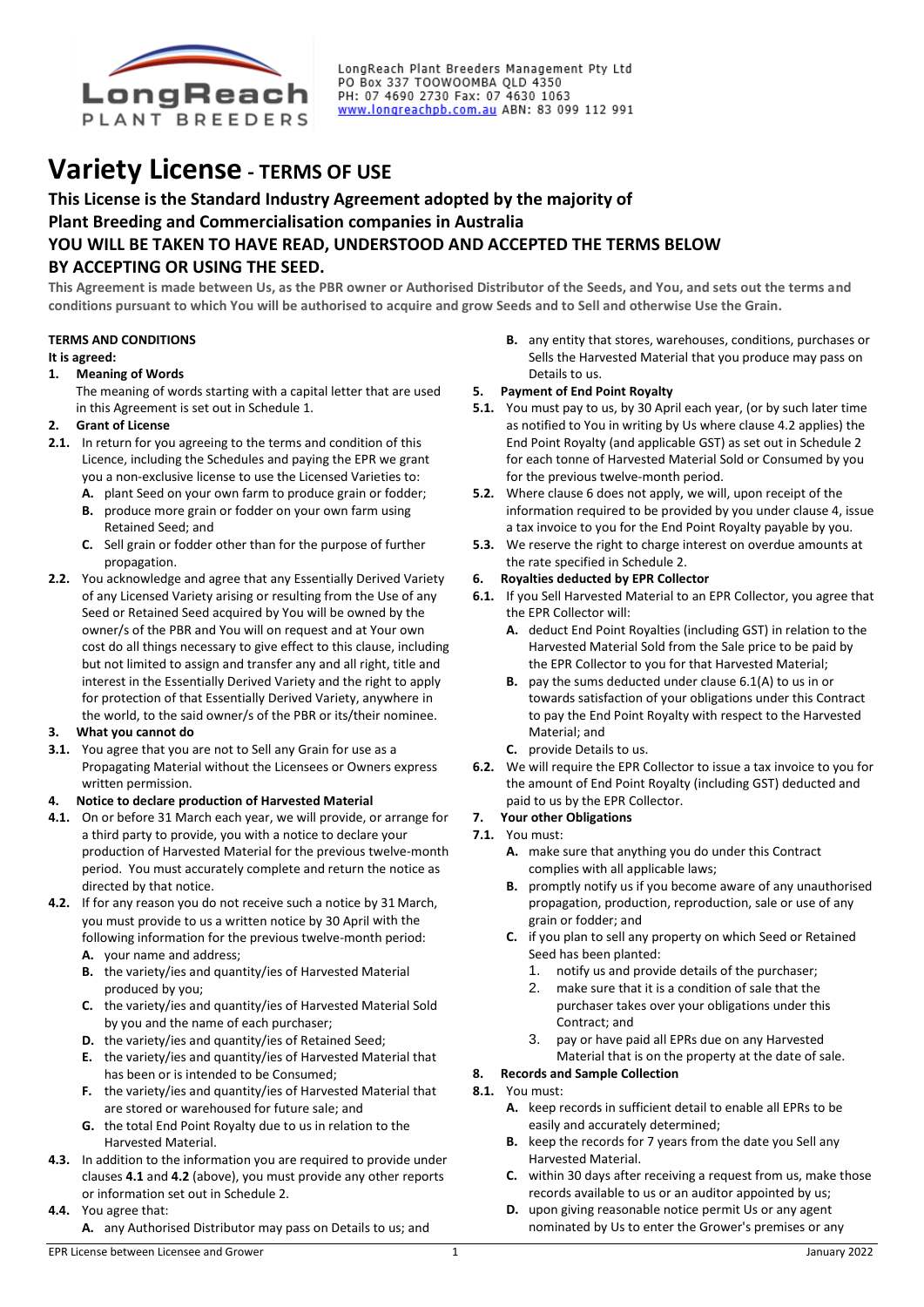

LongReach Plant Breeders Management Pty Ltd PO Box 337 TOOWOOMBA QLD 4350<br>PO Box 337 TOOWOOMBA QLD 4350<br>PH: 07 4690 2730 Fax: 07 4630 1063 www.longreachpb.com.au ABN: 83 099 112 991

premises under the Grower's control during normal business hours to inspect and audit all relevant records, and

- **E.** if an audit is conducted and the audit report indicates that You have underpaid, under-estimated or under-calculated any amount due as EPRs by more than (5%) You may be required to:
	- **1.** pay all audit fees (on an indemnity basis);
	- **2.** pay the full amount of any shortfall (inclusive of any GST or other taxes owing on such amount); and
	- **3.** pay interest on the amount of EPR owing at the rate outlined in Schedule 2 Item 3. Interest will be charged from the 1<sup>st</sup> of April in the year the EPR's owing were normally required to be paid.
- **8.2.** If any audit shows that you have overpaid us by more than 5% we will credit the overpayment against future payments.
- **8.3.** The Grower agrees that:
	- upon giving reasonable notice to the Grower We or an agent nominated by Us may collect images and/or samples of the Grower's plants and grain either on farm or at point of delivery (without notice) for the purpose of examining and verifying the variety.

#### **9. Promises and exclusions**

- **9.1.** We warrant that:
	- **A.** we have all rights necessary to grant you the permission and License contained in clause 2; and
	- **B.** the Seed you buy from us or an Authorised Distributor will be unencumbered and will not be subject to any obligations to anyone else unless We have told you about those obligations.
- **9.2.** Except to the extent provided in clause 9.1 (above), We exclude all terms, conditions and promises implied by custom, the general law or statute, except any promises that cannot be excluded by Law.

# **10. Liability**

- **10.1.** You:
	- **A.** acknowledge that you Use the Licensed Varieties at your own risk;
	- **B.** indemnify us against all Loss incurred by us and resulting from your Use of any Seed, Retained Seed or Harvested Material or any breach of this Contract.
- **10.2.** If we contribute to any Loss which we have asked you to pay under clause 10.1, then you don't have to pay us for the portion of the Loss that we contributed to.
- **10.3.** Except to the extent provided under non-excludable or unavoidable Law, We exclude all liability for any special, indirect or consequential damages arising out of Your Use or dealings with any Seed, Retained Seed or Harvested Material.

# **11. Dispute resolution**

- **11.1.** The Parties shall without delay and in good faith attempt to resolve any Dispute within thirty (30) days of the date one Party notifies the other in writing of the dispute.
- **11.2.** Any dispute or difference arising out of or in connection with this Contract will be submitted to an expert in accordance with, and subject to, The Institute of Arbitrators & Mediators Australia Expert Determination Rules.
- **12. Term**

This Contract takes effect from the date on which you accept or Use any Seed and, subject to clause 13, continues in relation to each Licensed Variety until it is terminated by the variety owner and/or licensee.

# **13. Rights to end Contract**

**13.1.** Either of us may end this Contract immediately by giving notice to the other if the other:

- **A.** breaches any provision of this Contract and fails to fix the breach within 30 days after receiving notice asking it to do so; or
- **B.** breaches a provision of this Contract where that breach cannot be fixed.
- **13.2.** We may end this Contract immediately by giving notice to you if you are unable to pay any of your debts (including EPRs) as and when they become due.
- **13.3.** This Contract terminates automatically with respect to a particular Licensed Variety if we lose the right to grant the License in respect of that Licensed Variety.

#### **14. At the end of Contract**

At the end of this Contract:

- **A.** the License ends;
- **B.** you must pay the EPR Collector or us any amounts outstanding;
- **C.** except as provided under clause 14 (D) you must promptly:
	- 1. Sell or destroy all Harvested Material;
	- 2. destroy all Seed; and
	- 3. destroy all Retained Seed or Sell the Retained Seed other than for further propagation and pay the applicable EPR on the Harvested Material and the Retained Seed Sold.
- **D.** you may grow out any crop planted at the end of this Contract and Sell or Consume the Harvested Material from that crop and must pay EPR on that Harvested Material, but you must not plant any new crops using the Harvested Material;
- **E.** the following clauses continue, along with any other clause intended to continue after this Contract ends: clauses 8 (Records and Sample Collection), 9 (Promises and Exclusions), 10 (Liability) and this clause; and
- **F.** accrued rights and remedies are not affected.

# **15. Notices**

- **15.1.** Any notices under this Contract must be in writing and must be given in accordance with clauses 15.2 and 15.3.
- **15.2.** A notice given in accordance with this clause will be deemed received:
	- **A.** if left at the recipient's address, on the date of delivery;
	- **B.** if sent by prepaid post, 10 days after the date of posting unless it is in fact received earlier, in which case, on the date of receipt;
	- **C.** if sent by fax, when the sender's facsimile system generates a message confirming successful transmission of the total number of pages of the notice; or
	- **D.** when posted to our website and/or posted to the Variety Central website [\(www.varietycentral.com.au\)](http://www.varietycentral.com.au/).
- **15.3.** Only matters of a general nature relating to more than one grower may be the subject of a notice given in the manner described in 15.2(D) above. Notices given to individual growers must be addressed to the relevant contact person in Schedule 2 or to the address provided by the Authorised Distributor or EPR Collector.

# **16. Waiver**

The failure of either of us at any time to insist on performance by the other of any obligation under this Contract is not a waiver of any right to claim damages for breach of that obligation unless we acknowledge in writing that the failure is a waiver.

#### **17. Amendment**

We may change the terms of this Contract by giving you at least 30 days notice.

If we change EPR rates we must notify you by October 1st in order for the change to take effect in the following Calendar Year.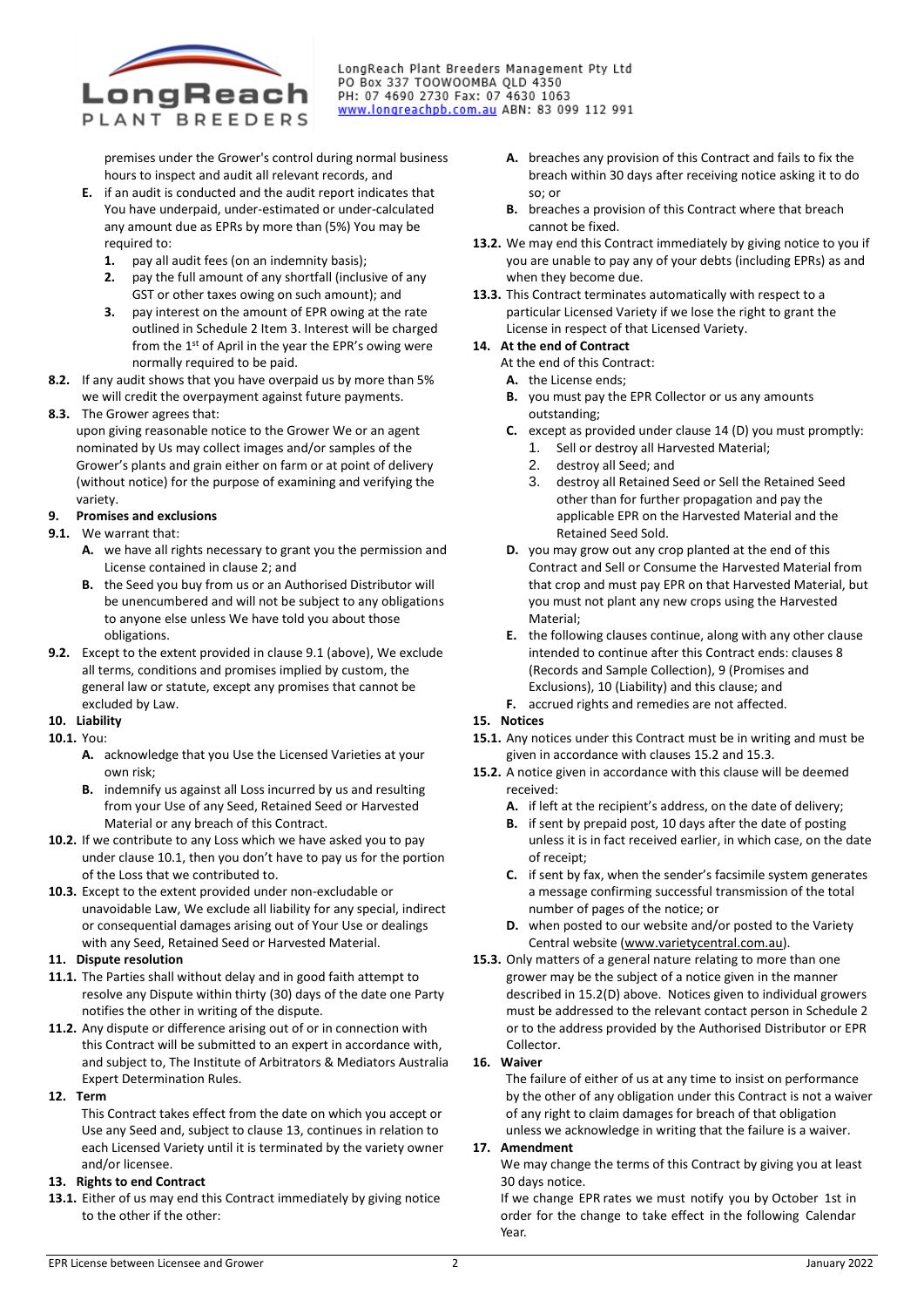

LongReach Plant Breeders Management Pty Ltd PO Box 337 TOOWOOMBA QLD 4350<br>PO Box 337 TOOWOOMBA QLD 4350<br>PH: 07 4690 2730 Fax: 07 4630 1063 www.longreachpb.com.au ABN: 83 099 112 991

#### **18. Severability**

If part or all of any clause of this Contract is illegal or unenforceable it will be severed from this Contract and will not affect the continued operation of the remaining provisions.

#### **19. Assignment**

Except to the extent necessary to comply with clause 7(C)(2), you must not assign or transfer or attempt to assign or transfer any obligation or right arising out of this Contract, without our written consent.

#### **20. Entire Contract**

This Contract and schedules records the entire Contract between each of us and supersedes all earlier agreements and representations by either of us.

### **21. Governing Law**

This Contract will be governed by the Governing Law as stipulated in Schedule 2, and the Courts of that State or Territory will have jurisdiction over all matters arising under it.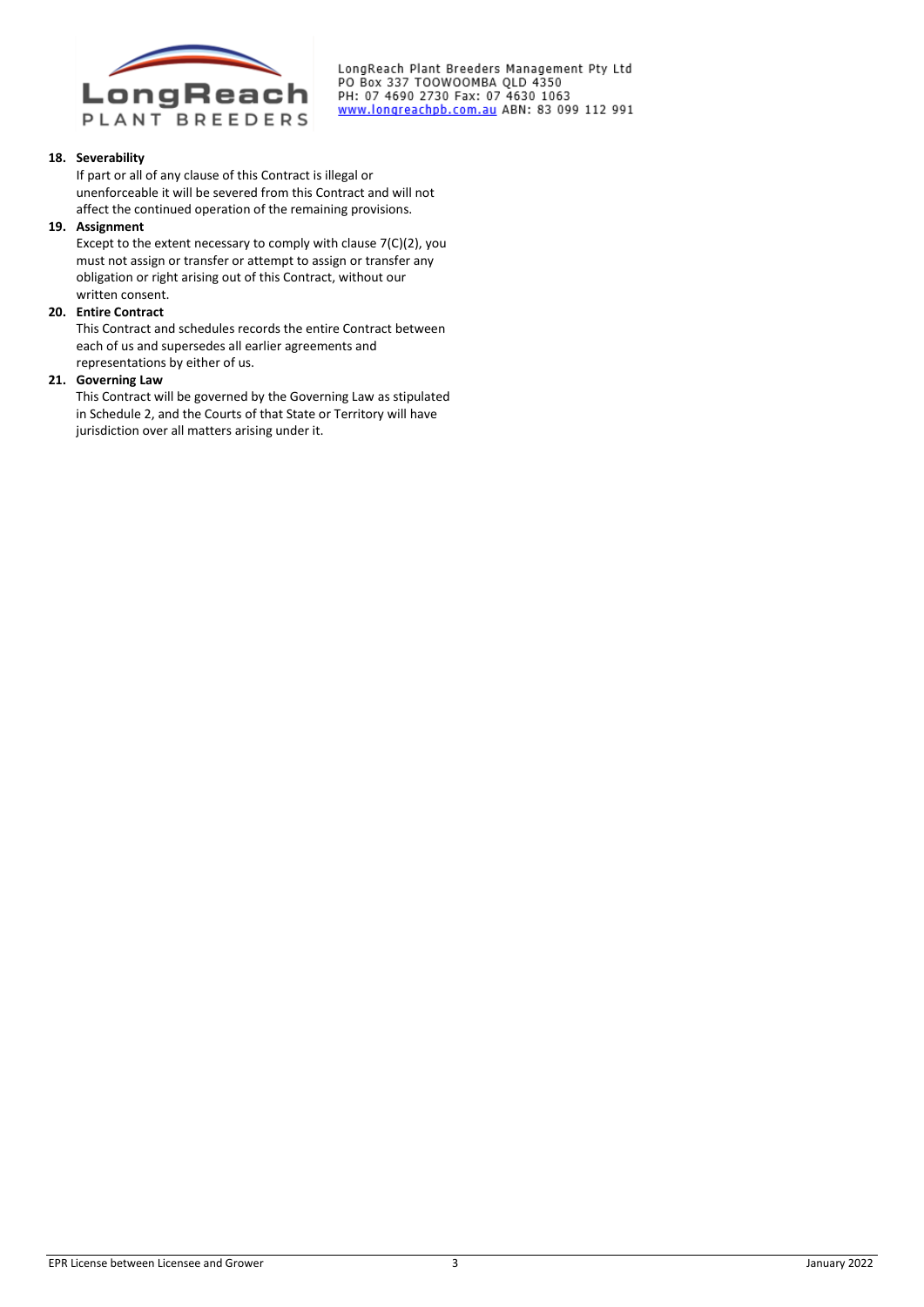

LongReach Plant Breeders Management Pty Ltd PO Box 337 TOOWOOMBA QLD 4350 PH: 07 4690 2730 Fax: 07 4630 1063 www.longreachpb.com.au ABN: 83 099 112 991

# **Schedule 1 – Glossary**

**In this contract:**

- 1. **Authorised Distributor** means us, or a distributor authorised by us to Sell Seed to you.
- 2. **Consume** means to use Seed so that it cannot be further propagated.
- 3. **Contract** means this agreement together with its schedules.
- 4. **Details** means details of the Licensed Varieties, details of the Sale/purchase of Seed and Harvested Material, your name, your address, and details of your business or company (including ABN and CBH and/or NGR number).
- 5. **End Point Royalty** or **EPR** means the royalty payable by you for every tonne of Harvested Material Sold or Consumed by you, or Retained Seed Sold by you as permitted by clause 14(C)(3).
- 6. **EPR Collector** means us, or any third party with whom we have entered into an EPR collection arrangement.
- 7. **Essentially Derived Variety** has the meaning given to it in the PBR Act, namely, a plant variety (as defined in the PBR Act) is taken to be an essentially derived variety of another Plant Variety if:
	- **A.** it is predominantly derived from that other Plant Variety;
	- **B.** it retains the essential characteristics (as defined in the PBR Act) that result from the genotype or combination of genotypes of that other variety; and
	- **C.** it does not exhibit any important (as distinct from cosmetic) features that differentiate it from that other variety.
- 8. **Harvested Material** means the grain or fodder from crops of the Licensed Varieties grown from Seed or Retained Seed.
- 9. **License** means the license granted under clause 2.
- 10. **Licensed Varieties** means the varieties listed in Schedule 2.
- 11. **Loss** means all liabilities, expenses, losses, damages and costs (including legal costs on a full indemnity basis and whether incurred by or awarded against us).
- 12. **PBR** means plant breeder's rights as defined in the PBR Act.
- 13. **PBR Act** means the *Plant Breeder's Rights Act 1994* (Cth) as amended from time to time.
- 14. **Propagating Material,** has the meaning given to it in the PBR Act, namely in relation to a Plant of a particular Plant Variety, means any part or product from which, whether alone or in combination with other parts or products of that Plant, another Plant with the same essential characteristics can be produced.
- 15. **Retained Seed** (or Farm Saved Seed) means grain retained and used by you for the purpose of producing more grain or fodder as permitted by clause 2.1(B).
- 16. **Seed** means seed of the Licensed Varieties but does not include Retained Seed.
- 17. **Sell** has the meaning given to it in the PBR Act, namely it includes letting on hire and exchanging by way of barter and 'Sale' and 'Sold' have equivalent meanings.
- 18. **Us/We** as the PBR owner or Authorised Distributor of the Seeds.
- 19. **Use** means to plant, grow, Sell, or Consume.
- 20. **You** as the person or entity who either purchases, accepts, retains or sows the seed of a PBR variety.